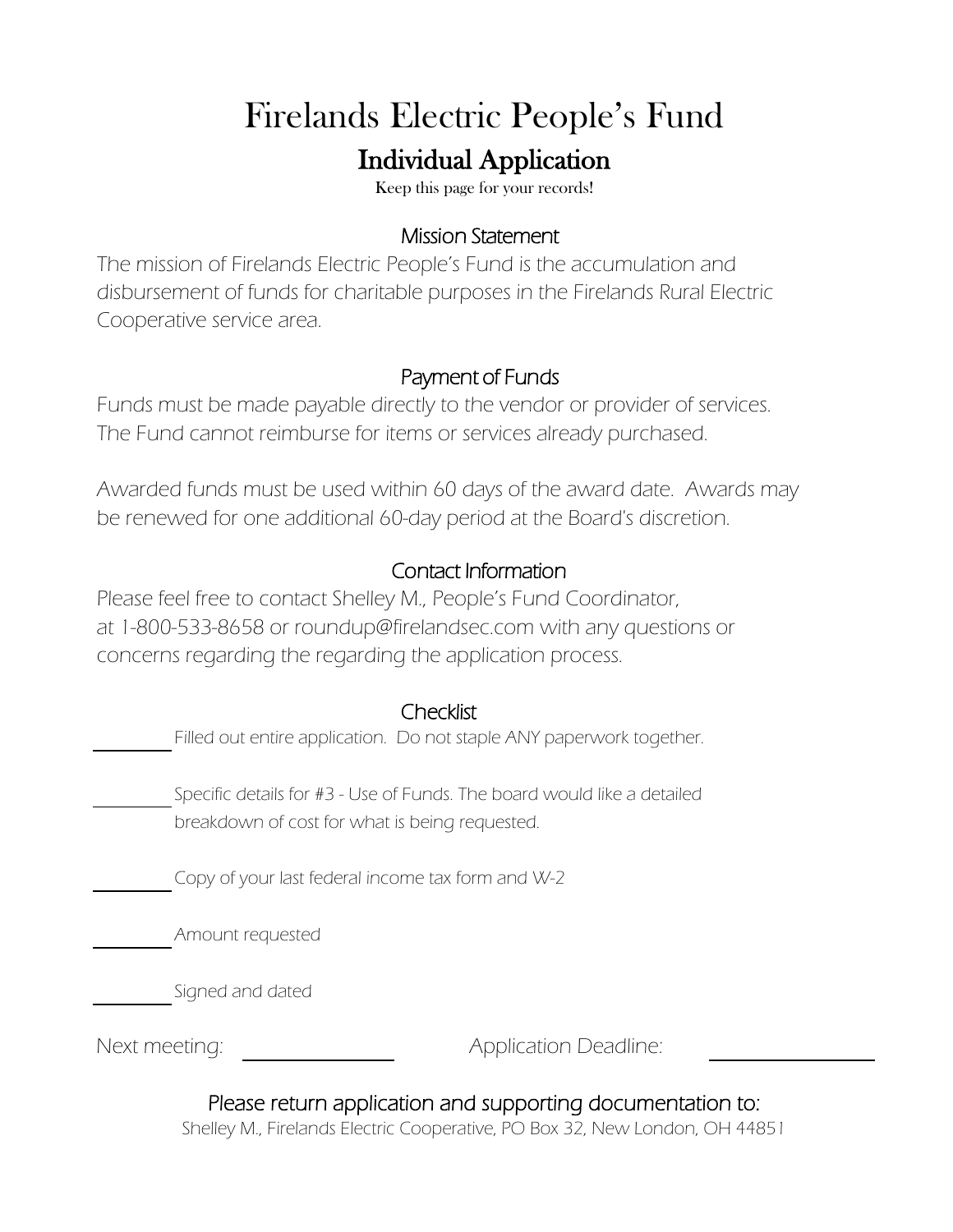#### FIRELANDS ELECTRIC PEOPLE FUND P.O. Box 32, 103 Industrial Drive New London, OH 44851 (419) 929-1571

#### FOR INDIVIDUAL / FAMILY APPLICATION FOR DONATION

#### 1. APPLICANT'S PERSONAL INFORMATION

| <b>FIRST NAME</b> | <b>LAST NAME</b>    |        | DATE OF BIRTH    |        |
|-------------------|---------------------|--------|------------------|--------|
|                   |                     |        |                  |        |
|                   | PRESENT ADDRESS     |        | <b>HOW LONG?</b> | PHONE# |
|                   |                     |        |                  |        |
|                   | CITY, STATE AND ZIP | E-MAIL |                  |        |
|                   |                     |        |                  |        |

### 2. AMOUNT REQUESTED:

#### 3. PROPOSED USE OF FUNDS:  $\blacksquare$

#### 4. INFORMATION REGARDING APPLICANT

| <b>PRESENT EMPLOYER</b>   |                          | <b>EMPLOYER'S ADDRESS</b> |                       | DATE EMPLOYED         |  |
|---------------------------|--------------------------|---------------------------|-----------------------|-----------------------|--|
|                           |                          |                           |                       |                       |  |
| <b>OCCUPATION</b>         | <b>SUPERVISOR'S NAME</b> |                           | <b>WORK PHONE</b>     | MONTHLY NET INCOME    |  |
|                           |                          |                           |                       |                       |  |
| <b>IPREVIOUS EMPLOYER</b> | <b>ADDRESS</b>           | <b>HOW LONG</b>           | <b>OCCUPATION</b>     |                       |  |
|                           |                          |                           |                       |                       |  |
| <b>IREAL ESTATE OWNED</b> | <b>ADDRESS</b>           |                           | <b>PURCHASE PRICE</b> | <b>DATE PURCHASED</b> |  |
|                           |                          |                           |                       |                       |  |

#### 5. OTHER MEMBERS OF THE HOUSEHOLD

| <b>FIRST</b> | MIDDLE | LAST | <b>RELATIONSHIP</b> | EMPLOYER & INCOME |
|--------------|--------|------|---------------------|-------------------|
|              |        |      |                     |                   |
|              |        |      |                     |                   |
|              |        |      |                     |                   |
|              |        |      |                     |                   |
|              |        |      |                     |                   |
|              |        |      |                     |                   |
|              |        |      |                     |                   |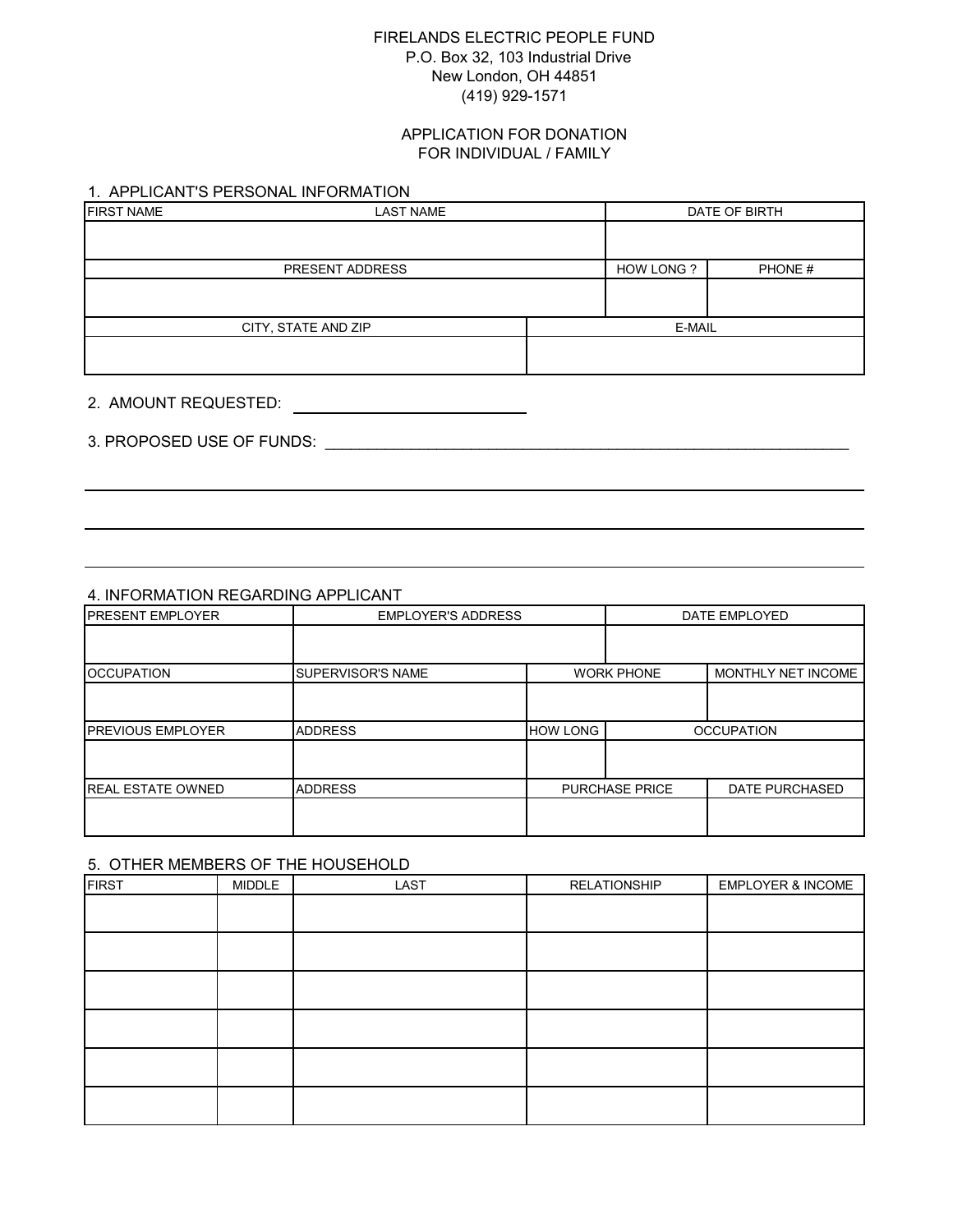| 6. LIST ALL EXISTING DEBTS OF APPLICANT | (SPOUSE & CO-APPLICANT) |
|-----------------------------------------|-------------------------|
|-----------------------------------------|-------------------------|

|                                                                                        | 6. LIST ALL EXISTING DEBTS OF APPLICANT<br>(SPOUSE & CO-APPLICANT) |                    |                          |                |         |
|----------------------------------------------------------------------------------------|--------------------------------------------------------------------|--------------------|--------------------------|----------------|---------|
| <b>CREDITOR</b>                                                                        | Loan Amount                                                        |                    | Balance                  |                | Payment |
| <b>MORTGAGE</b>                                                                        |                                                                    |                    |                          |                |         |
|                                                                                        |                                                                    |                    |                          |                |         |
|                                                                                        |                                                                    |                    |                          |                |         |
| <b>CREDIT CARD</b>                                                                     |                                                                    |                    |                          |                |         |
|                                                                                        |                                                                    |                    |                          |                |         |
|                                                                                        |                                                                    |                    |                          |                |         |
| <b>OTHER</b>                                                                           |                                                                    |                    |                          |                |         |
|                                                                                        |                                                                    |                    |                          |                |         |
|                                                                                        |                                                                    |                    |                          |                |         |
| <b>OTHER</b>                                                                           |                                                                    |                    |                          |                |         |
|                                                                                        |                                                                    |                    |                          |                |         |
|                                                                                        |                                                                    |                    |                          |                |         |
| <b>OTHER</b>                                                                           |                                                                    |                    |                          |                |         |
|                                                                                        |                                                                    |                    |                          |                |         |
|                                                                                        |                                                                    |                    |                          |                |         |
| <b>OTHER</b>                                                                           |                                                                    |                    |                          |                |         |
|                                                                                        |                                                                    |                    |                          |                |         |
|                                                                                        |                                                                    |                    |                          |                |         |
|                                                                                        |                                                                    |                    |                          |                |         |
| AUTOMOBILE MAKE, MODEL, AND YEAR                                                       |                                                                    | <b>FINANCED BY</b> | <b>LOAN AMT</b>          | <b>BALANCE</b> | PAYMENT |
|                                                                                        |                                                                    |                    |                          |                |         |
|                                                                                        |                                                                    |                    |                          |                |         |
|                                                                                        |                                                                    |                    |                          |                |         |
|                                                                                        |                                                                    |                    |                          |                |         |
|                                                                                        |                                                                    |                    |                          |                |         |
|                                                                                        |                                                                    |                    |                          |                |         |
| ALIMONY, CHILD SUPPORT, ETC.                                                           |                                                                    |                    |                          |                | PAYMENT |
|                                                                                        |                                                                    |                    |                          |                |         |
|                                                                                        |                                                                    |                    |                          |                |         |
| OTHER MONTHLY DEBTS                                                                    |                                                                    |                    |                          |                | PAYMENT |
|                                                                                        |                                                                    |                    |                          |                |         |
|                                                                                        |                                                                    |                    |                          |                |         |
| If you answer yes to any of the following questions, please explain on the back.       |                                                                    |                    |                          |                |         |
| Are any of your debts past due?                                                        |                                                                    |                    | Yes                      | No             |         |
| Have you ever had your auto, property, or furniture repossesed?                        |                                                                    |                    | $\rule{1em}{0.15mm}$ Yes | $\mathsf{No}$  |         |
| Have you or your co-applicant ever declared bankruptcy?                                |                                                                    |                    | Yes                      | No             |         |
| Are you currently a co-signer on a loan?                                               |                                                                    |                    | Yes                      | No             |         |
|                                                                                        |                                                                    |                    |                          |                |         |
| 7. ASSETS<br>(House, Vehicles, Checking & Savings Accounts, Etc.)<br>\$ Amount / Value |                                                                    |                    |                          |                |         |
|                                                                                        |                                                                    |                    |                          |                |         |
|                                                                                        |                                                                    |                    |                          |                |         |
|                                                                                        |                                                                    |                    |                          |                |         |
|                                                                                        |                                                                    |                    |                          |                |         |
|                                                                                        |                                                                    |                    |                          |                |         |
|                                                                                        |                                                                    |                    |                          |                |         |
|                                                                                        |                                                                    |                    |                          |                |         |
|                                                                                        |                                                                    |                    |                          |                |         |
|                                                                                        |                                                                    |                    |                          |                |         |
|                                                                                        |                                                                    |                    |                          |                |         |
|                                                                                        |                                                                    |                    |                          |                |         |
|                                                                                        |                                                                    |                    |                          |                |         |
|                                                                                        |                                                                    |                    |                          |                |         |

Additional Comments: